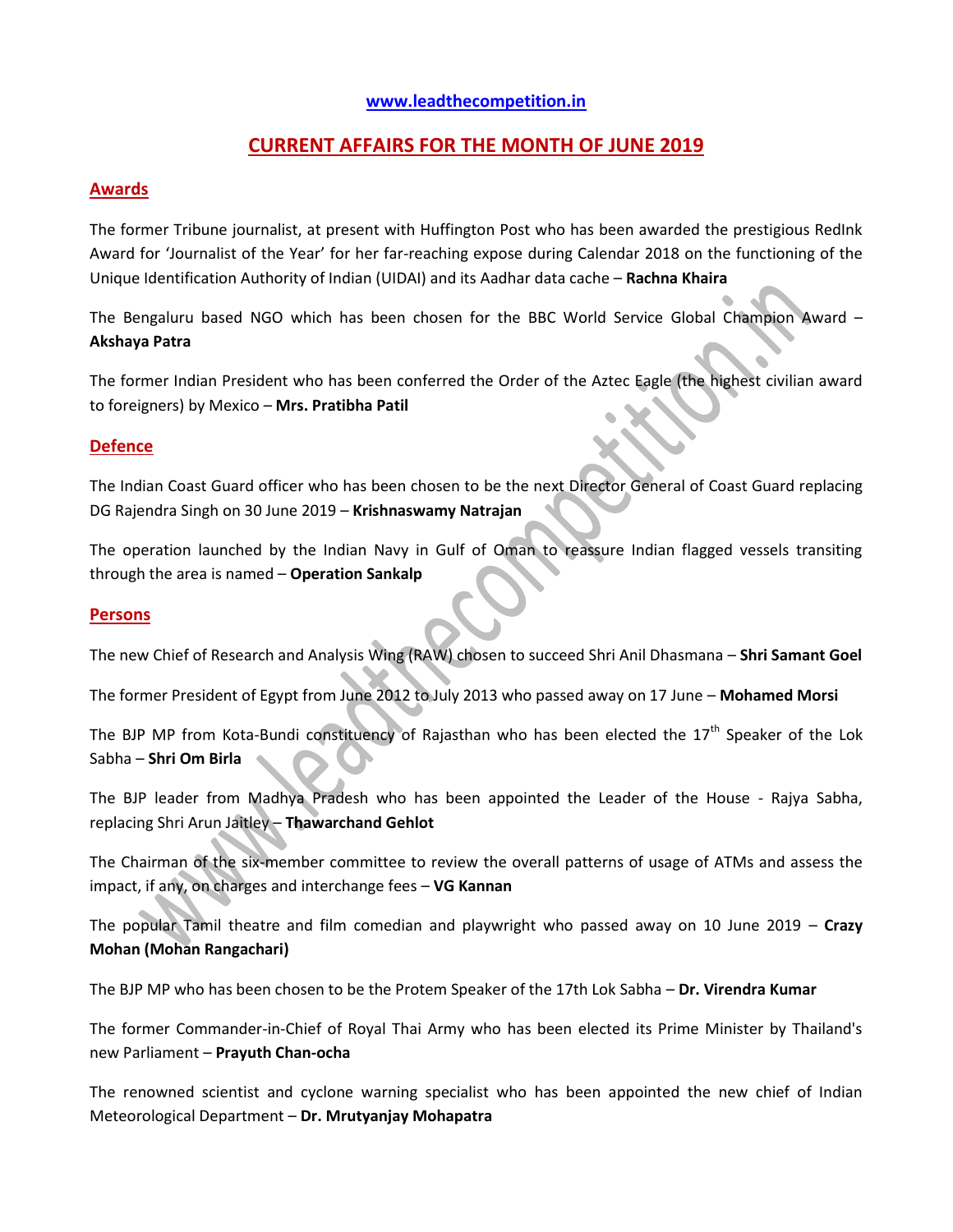The world famous folk dancer of Rajasthan who passed away in a road accident on 02 June 2019 – **Queen Harish**

The Comptroller and Auditor General of India who has been elected as the external auditor of World Health Organisation for a term of 4 years from 2020 to 2023 – **Shri Rajiv Mehrishi**

The present National Security Advisor who has been reappointed for another 5-year term with a cabinet rank status – **Shri Ajit Doval**

## **Places**

The cities of Italy which have been chosen to host the 2026 Winter Olympic Games – **Milan and Cortina**

The venue of G-20 Summit held from 28 to 29 June 2019 – **Osaka, Japan**

The Indian state which has been gifted a museum of peace by Japan to mark 75 years of a fierce battle in 1944 – **Manipur**

The venue of meeting of Council of Heads of State (CHS) of Shanghai Cooperation Organization (SCO) held from 13 to 14 June – **Bishkek (Kyrgyz Republic)**

The country which has honoured the Indian PM Shri Narendra Modi with its highest honour Rule of Nishan Izzuddeen – **Maldives**

The venue of 2nd Global Disability Summit held from 06 to 08 June 2019, India represented by Union Minister Shri Thawarchand Gehlot – **Buenos Aires, Argentina**

## **Sports**

The chess player from Karnataka who has become 63rd person from India to become Grandmaster – **Girish A Koushik**

The team which was defeated by Indian women's hockey team in the finals to win the FIH Series Finals Hockey tournament in Hiroshima hockey stadium in Japan – **Japan**

The number of ODIs in which Virat Kohli has reached 11000 runs becoming the fastest to do so beating Sachin Tendulkar's record of doing it in 284 ODIs – **230**

# **Miscellaneous**

The theme of National Statistics Day 2019 observed on 29 June 2019 – **Sustainable Development Goals**

The theme of Finance Literacy Week observed by Reserve Bank of India from 03 to 09 June 2019 – **Farmers and how they benefit by being a part of the formal banking system**

The public sector undertaking which has become the most profitable public sector company overtaking Indian Oil Corporation for the financial year 2018-19 – **Oil and Natural Gas Corporation**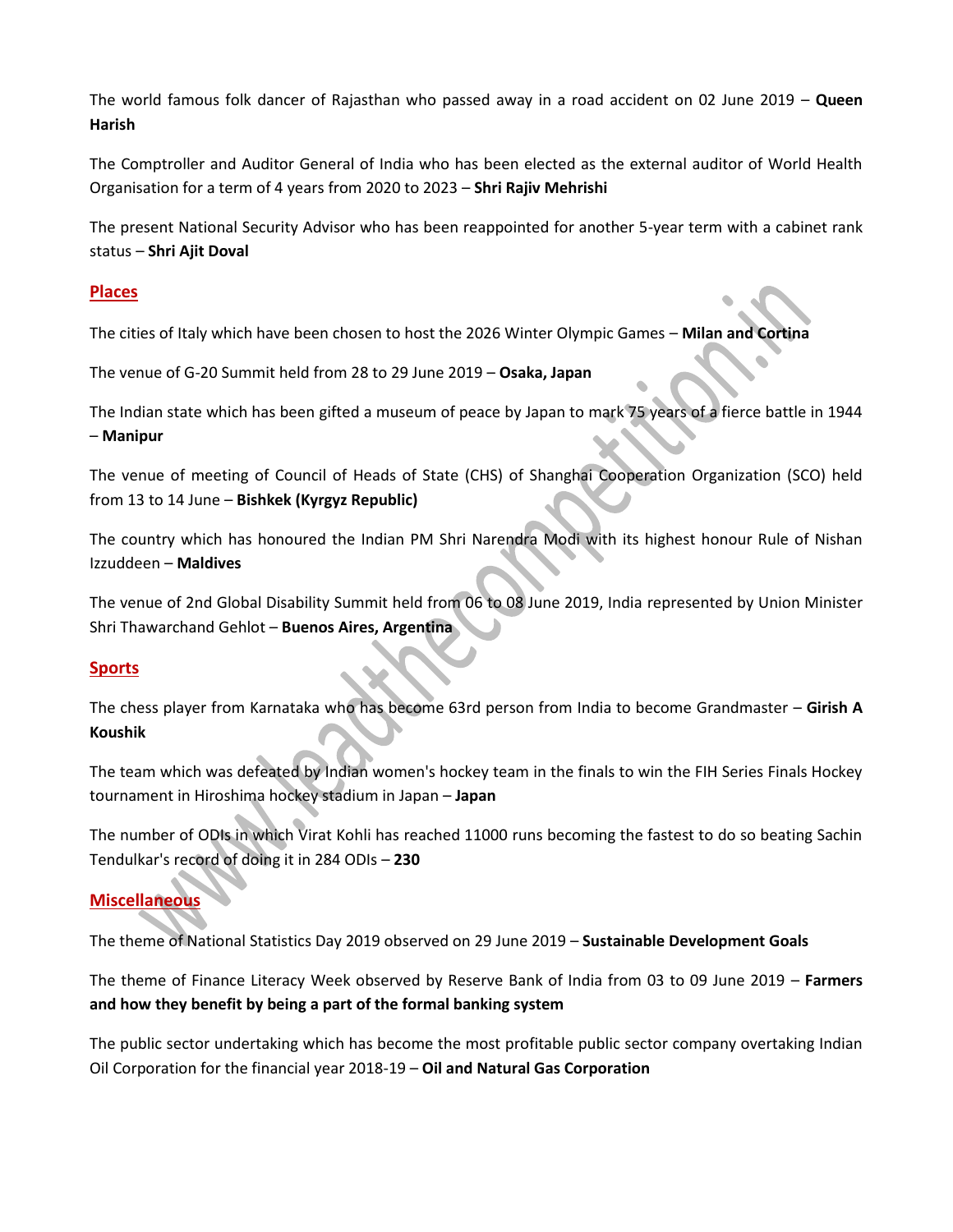## **Miss India 2019**

Venue of the pageant: **Sardar Vallabhbhai Patel Stadium**, Mumbai

Miss India 2019: **Ms Suman Rao** (Rajasthan)

Miss Grand India 2019: **Ms Shivani Jadhav** (Chhattisgarh)

Miss India United Continents 2019: **Ms Shreya Shankar** (Bihar)

### **Union Council of Ministers**

Prime Minister, Minister of Personnel, Public Grievances and Pensions: **Shri Narendra Modi**

Minister of Defence: **Shri Rajnath Singh**

Minister of Home: **Shri Amit Shah**

Minister of Finance and Minister of Corporate Affairs: **Smt Nirmala Sitharaman**

Minister of External Affairs: **Shri S Jaishankar**

Minister of Road Transport and Highways and Minister of Micro, Small and Medium Enterprises : **Shri Nitin Gadkari**

Minister of Textiles and Minister of Women and Child Development: **Smt Smriti Irani**

Minister of Railways and Minister of Commerce and Industry: **Shri Piyush Goyal**

Minister of Chemicals and Fertilisers: **Shri DV Sadananda Gowda**

Minister of Tribal Affairs: **Shri Arjun Munda**

Minister of Food Processing Industries: **Smt Harsimrat Kaur Badal**

Minister of Consumer Affairs, Food and Public Distribution: **Shri Ram Vilas Paswan**

Minister of Law and Justice, Minister of Comunications and Minister of Electronics and Information Technology: **Shri Ravi Shankar Prasad**

Minister of Petroleum and Natural Gas and Minister of Steel: **Shri Dharmendra Pradhan**

## **Important Days of June**

**Global Day of Parents**: 01 June 2019 Designated by: United Nations General Assembly First observed: 2012 **World Milk Day**: 01 June 2019 Designated by: Food and Agricultural Organisation First observed: 2001 Theme: Drink Milk Today and Everyday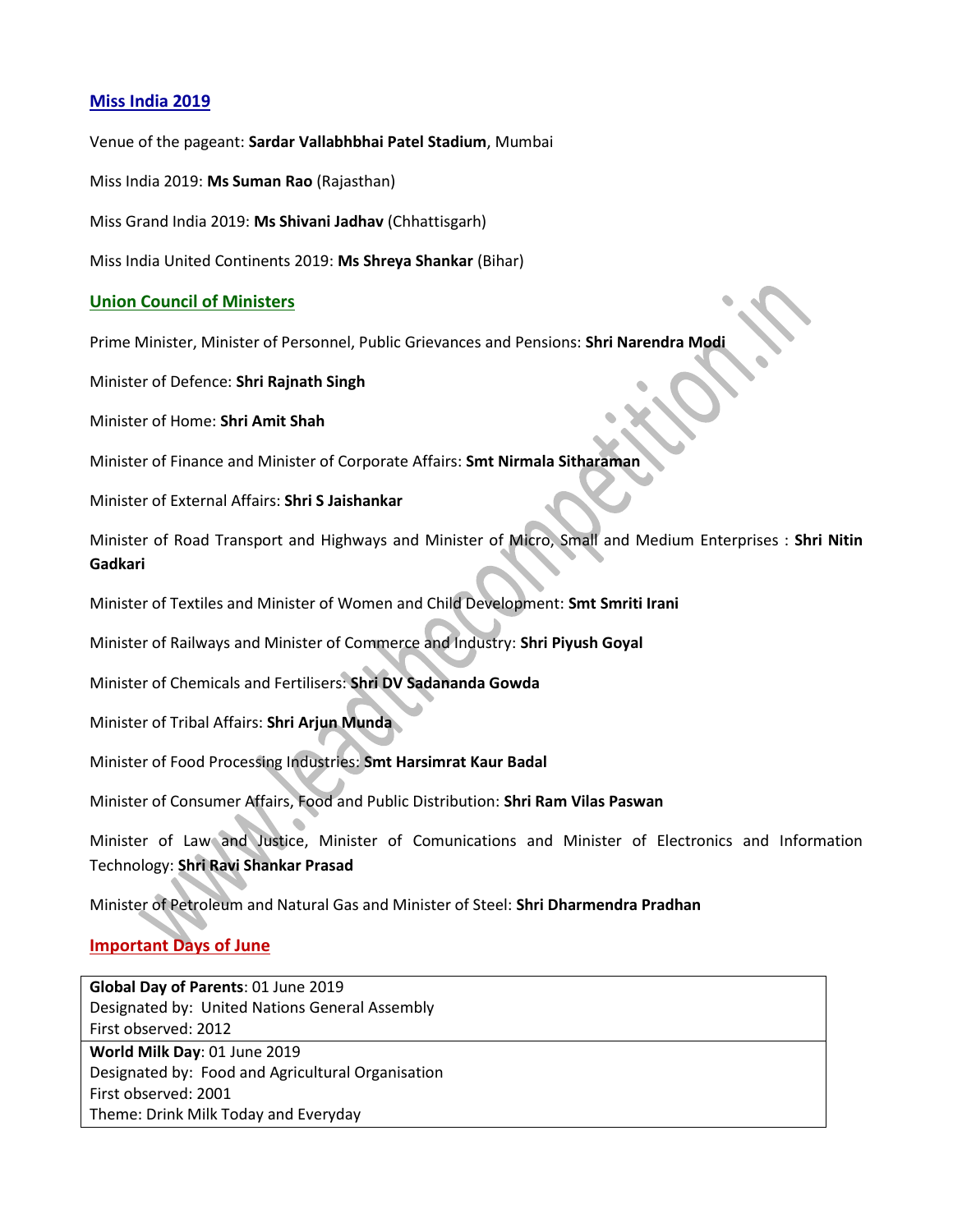| International Day of Innocent Children Victims of Aggression: 04 June 2019                                               |
|--------------------------------------------------------------------------------------------------------------------------|
| Designated by: UN General Assembly                                                                                       |
| First observed: 1983                                                                                                     |
| World Environment Day: 05 June 2019                                                                                      |
| Designated by: United Nations General Assembly                                                                           |
| First observed: 1974                                                                                                     |
| Host Country: China                                                                                                      |
| Theme: Beat Air Pollution                                                                                                |
| World Food Safety Day: 07 June 2019                                                                                      |
| Designated by: United Nations General Assembly                                                                           |
| First observed: 2019                                                                                                     |
| Theme: Food Safety - Everyone's Business                                                                                 |
| World Ocean Day: 08 June 2019                                                                                            |
| Designated by: UN General Assembly<br>First Observed in: 2009                                                            |
| Action focus: Gender and the Ocean                                                                                       |
|                                                                                                                          |
| World Day Against Child Labour: 12 June 2019                                                                             |
| Designated by: International Labour Organization<br>First Observed in: 2002                                              |
| Theme: Children shouldn't work in fields, but on dreams                                                                  |
| World Blood Donor Day: 14 June 2019                                                                                      |
| Designated by: World Health Organisation                                                                                 |
| First Observed in: 2004                                                                                                  |
| Theme: Blood donation and universal access to safe blood transfusion                                                     |
| Slogan: Safe Blood for All                                                                                               |
| World Elder Abuse Awareness Day: 15 June 2019                                                                            |
| Designated by: UN General Assembly                                                                                       |
| First Observed in: 2012                                                                                                  |
| World Day to Combat Desertification and Drought: 17 June 2019                                                            |
| Designated by: UN General Assembly                                                                                       |
| First Observed in: 1995                                                                                                  |
| Theme: Let's Grow the Future Together                                                                                    |
| International Day for Elimination of Sexual Violence in Conflict: 19 June 2019                                           |
| Designated by: United Nations General Assembly                                                                           |
| First Observed in: 2015                                                                                                  |
| World Refugee Day: 20 June 2019                                                                                          |
| Designated by: UN General Assembly                                                                                       |
| Theme: Step with Refugees - Take a Step on World Refugee Day                                                             |
| First Observed in: 2001                                                                                                  |
| International Day of Yoga: 21 June 2019                                                                                  |
| Designated by: United Nations General Assembly                                                                           |
| <b>Theme: Climate Action</b>                                                                                             |
| First Observed in: 2015                                                                                                  |
| Olympic Day: 23 June 2019                                                                                                |
| Designated by: International Olympic Committee                                                                           |
| First Observed in: 1948                                                                                                  |
| Observed to: Celebrate the foundation of the International Olympic Committee at the Sorbonne, Paris,<br>on 23 June 1894. |
|                                                                                                                          |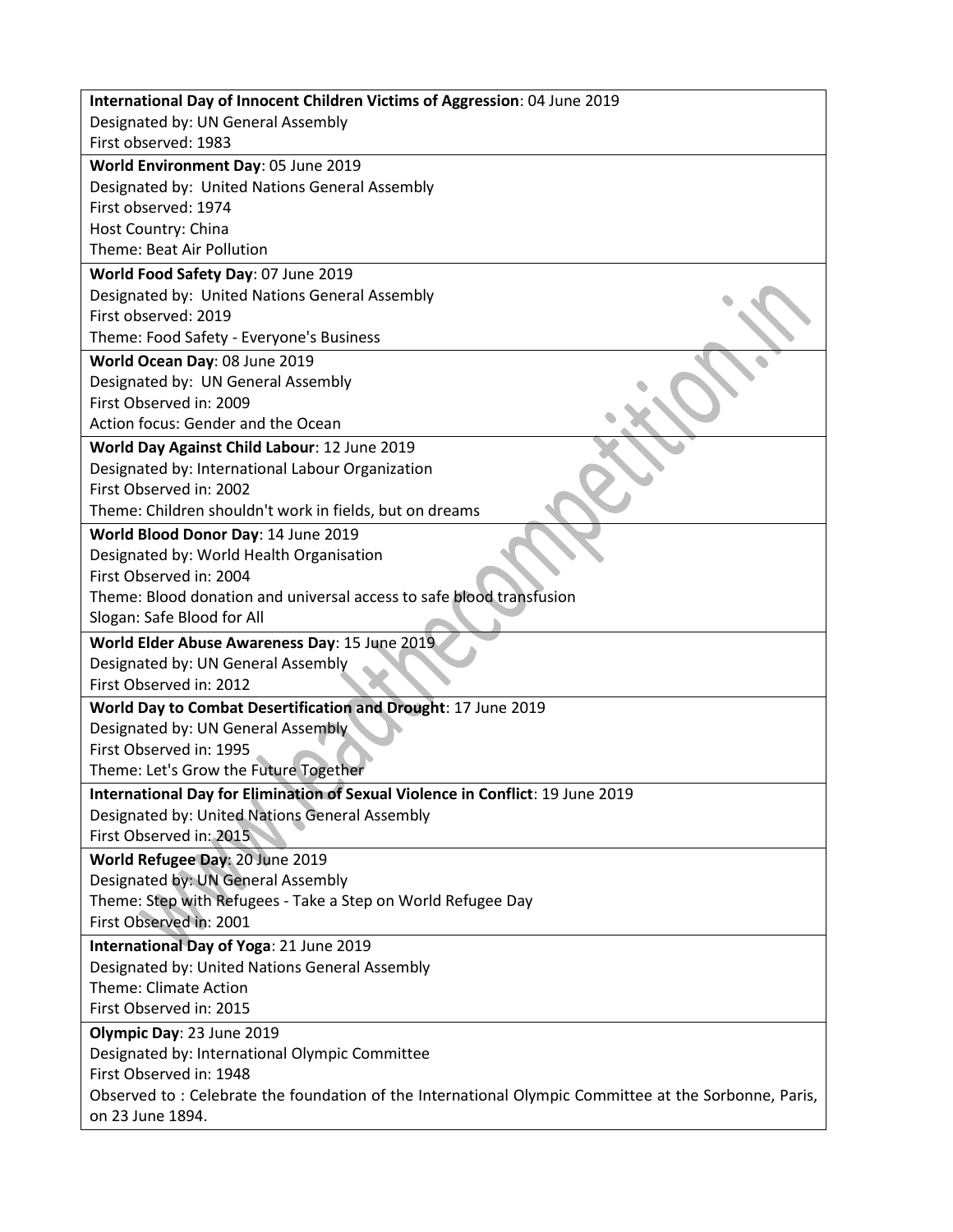**International Widows Day**: 23 June 2019 Designated by: United Nations General Assembly First Observed in: 2011 **International Day against Drug Abuse and Illicit Trafficking**: 26 June 2019 Designated by: UN General Assembly First Observed in: 1988 Theme: Health for Justice, Justice for Health

## **Healthy States, Progressive India**

Report released by: NITI Aayog

A composite health index based on key health outcomes and other health systems and service delivery indicators.

| Rank | <b>Larger States</b> | <b>Smaller States</b> | UTs                    |
|------|----------------------|-----------------------|------------------------|
|      | Kerala               | Mizoram               | Chandigarh             |
|      | Andhra Pradesh       | Manipur               | Dadra and Nagar Haveli |
|      | Maharashtra          | Meghalaya             | Lakshadweep            |

### **Global Peace Index 2019**

Released by: Australian think tank Institute for Economics & Peace

| Rank | Country     | <b>Rank</b> | Country       |
|------|-------------|-------------|---------------|
|      | Iceland     | 15          | <b>Bhutan</b> |
| 2.   | New Zealand | $\prime$    | Sri Lanka     |
| 3.   | Portugal    | 76          | Nepal         |
|      | Australia   | 101         | Bangladesh    |
|      | Denmark     | 141         | India         |

Note: India was ranked 136 in 2018. Pakistan is ranked at 153.

### **Girish Karnad**

19 May 1938 to 10 June 2019

Indian actor, film director, Kannada writer, playwright

Director of the Film and Television Institute of India: 1974–1975

Chairman of the Sangeet Natak Akademi: 1988–93

#### **Awards for literature**

Sangeet Natak Akademi award – 1972